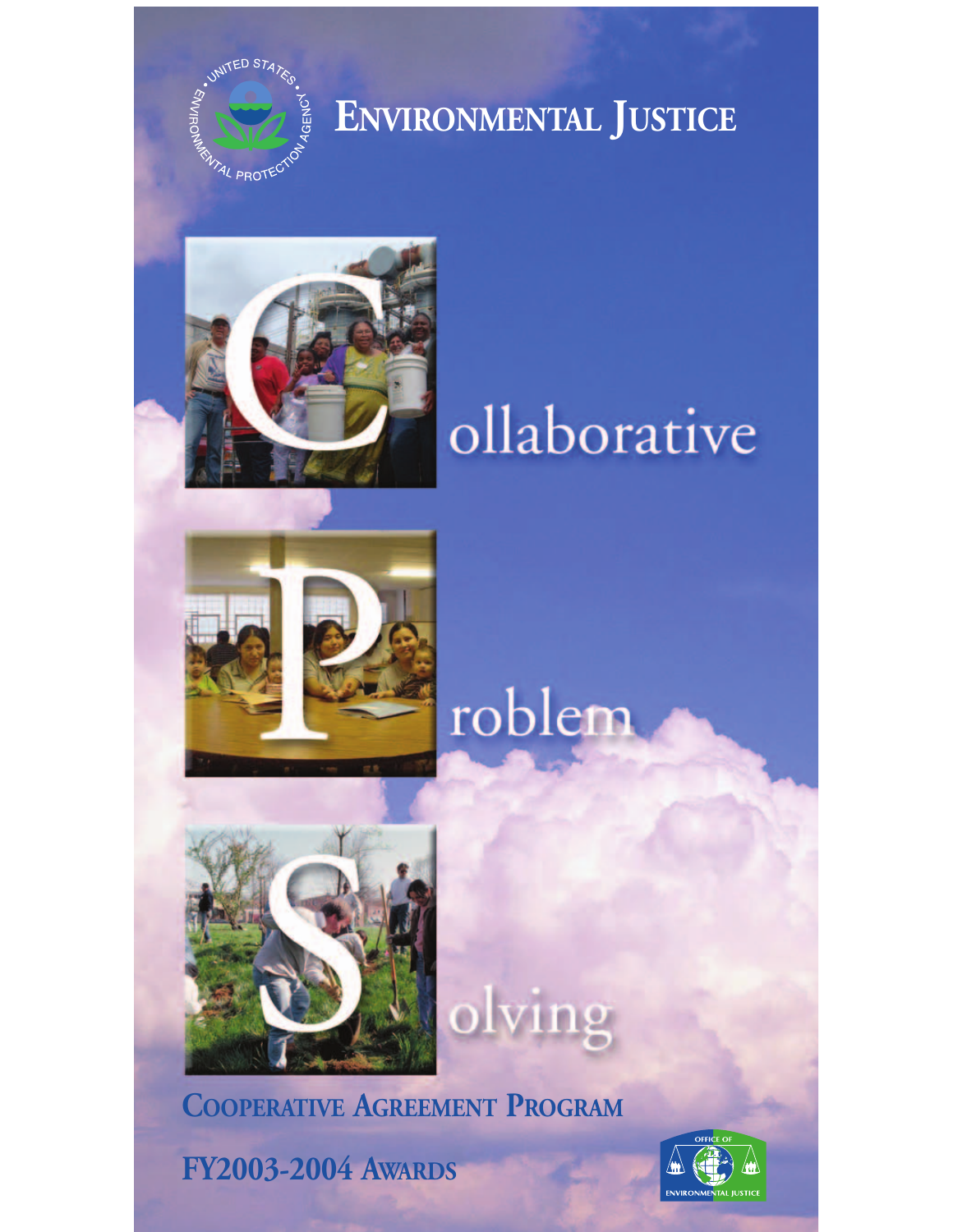## **ENVIRONMENTAL JUSTICE COLLABORATIVE PROBLEM-SOLVING COOPERATIVE AGREEMENT PROGRAM**

 $\prod_{\text{A} \text{ or } \text{ } \text{ } \text{ }$ n March 2004, the U.S. Environmental Protection Agency's (EPA's) Office of Environmental Justice announced the projects selected for award through its new Environmental Justice Collaborative Problem-Solving Cooperative Agreement Program. The Program awards cooperative agreements to affected local community-based organizations seeking to address environmental and/or public health concerns in their communities through constructive and collaborative problem-solving with other stakeholders, such as state and local governments, industry, and other non-governmental organizations. Each of this year's 30 selected recipients were awarded \$100,000 for use over a three-year period.

Using their program funding, the selected community-based organizations will assess and quantify their communities' environmental and/or public health concerns, build partnerships with other organizations, identify strategies, and work towards ensuring safe and healthy communities.

The projects reflect the diverse environmental justice issues that affect communities throughout the country, such as ensuring meaningful participation in urban redevelopment initiatives, reducing air pollution from local traffic or industrial sources, raising awareness of safe fish consumption, and addressing high levels of lead poisoning in households.

Though diverse in location and goals, all of the projects conducted under the program will share a common thread—use of the Environmental Justice Collaborative Problem-Solving Model. Developed by the EPA Office of Environmental Justice, the Model relies on the following seven key elements to address environmental justice concerns:

- ◆ **Issue identification, community vision, and strategic goal-setting**
- ◆ **Community capacity-building**
- ◆ **Consensus-building and dispute resolution**
- ◆ **Multi-stakeholder partnerships and resource mobilization**
- ◆ **Supportive and facilitative role of government**
- ◆ **Management and implementation**
- ◆ **Evaluation, lessons learned, and replication of best practices**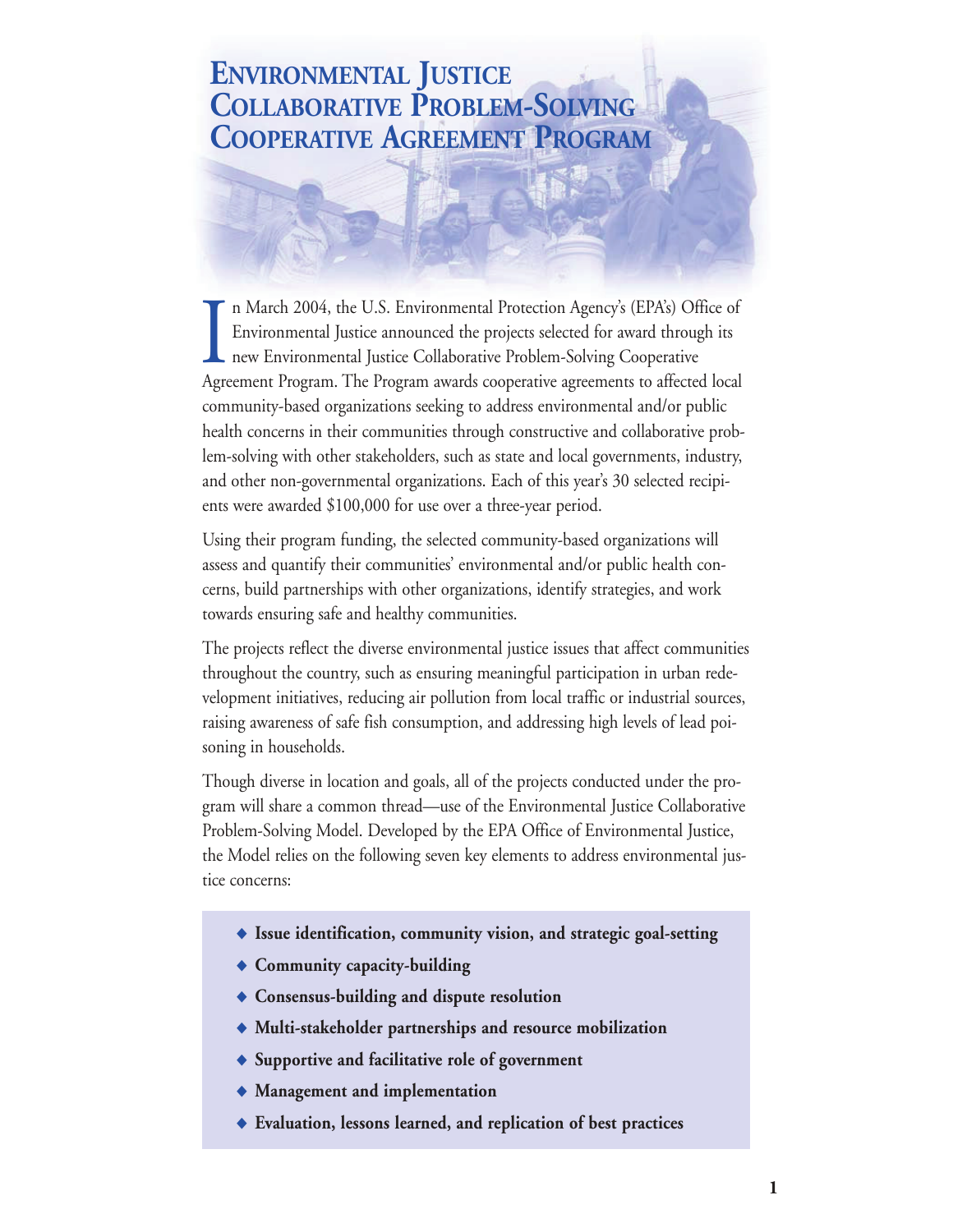To be eligible for this program, the applicant must be an "*affected local communitybased organization*." A local community-based organization is defined for this Cooperative Agreement Program as an entity/organization that is: (1) at the most basic level of the organizational hierarchy, such as a grassroots group/neighborhood organization that is not affiliated with a larger national, regional, or state organization; (2) located in the same area as the environmental and/or public health problem that is described in the application and where the residents of the affected community reside; (3) focused primarily on addressing the environmental and/or public health problems of the residents of the affected community; and (4) comprised primarily of members of the affected community. "Affected" is defined as being in the locale which is influenced or altered by the environmental and/or public health problems.

For more information, visit the Office of Environmental Justice Web page at: [<http://www.epa.gov/compliance/environmentaljustice/grants>](http://www.epa.gov/compliance/environmentaljustice/grants).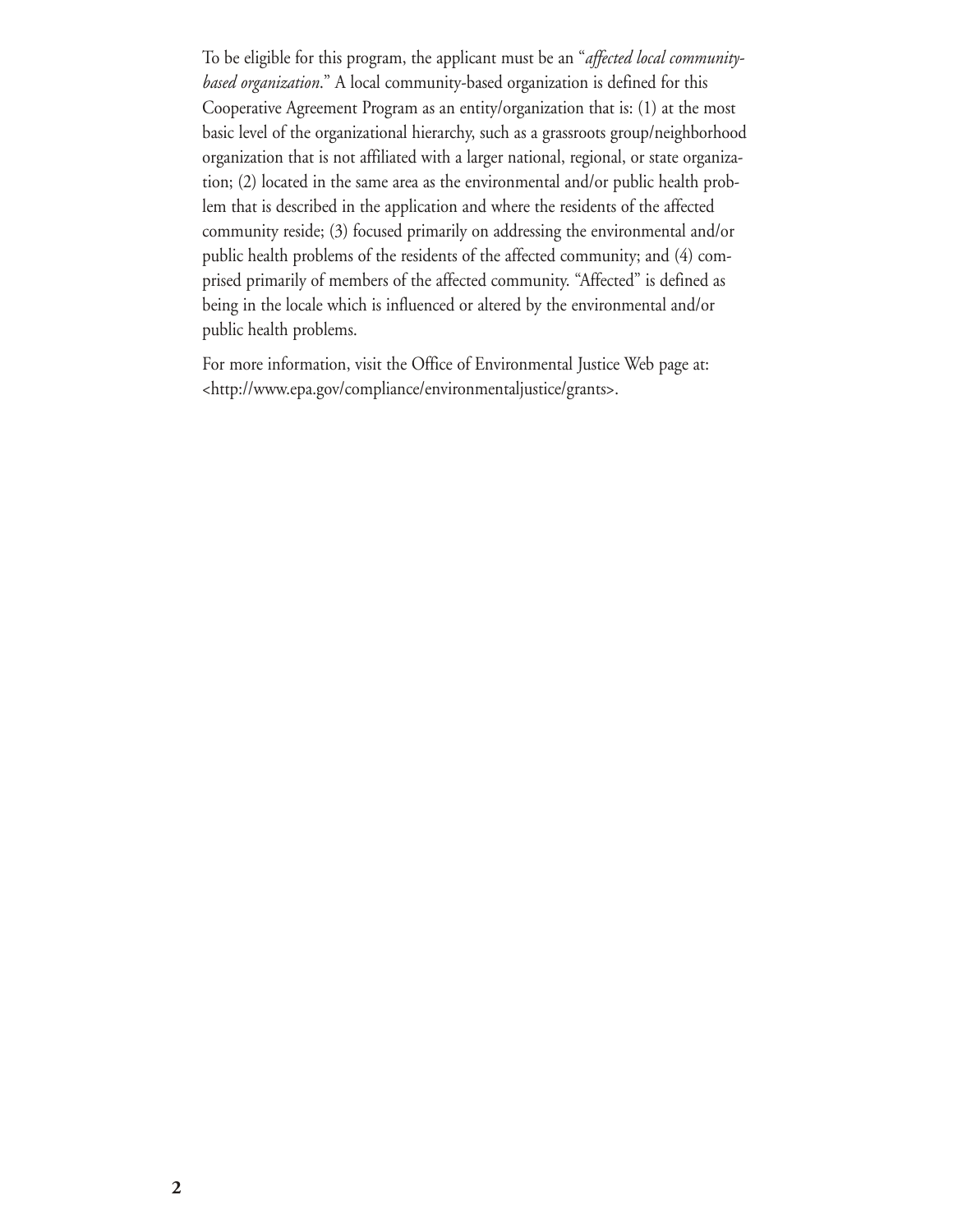## **COOPERATIVE AGREEMENT AWARD RECIPIENTS**

## **REGION 1**

*Connecticut, Maine, Massachusetts, New Hampshire, Rhode Island, Vermont, & 10 Tribal Nations* 

#### **Coalition for a Better Acre (CBA)**

#### **Project: Environmental Justice Collaborative Problem-Solving Model**

#### **Location: Lowell, MA**

**Project Description:** CBA will work with its partners to incorporate environmental and health considerations, and to involve disadvantaged communities into the decision-making process of the City of Lowell's Master Plan for housing redevelopment and revitalization. CBA will also work with community residents to encourage their use of natural, non-toxic cleaning products and practices to reduce exposure to lead paint and decrease the incidence of asthma.

#### ◆◆◆

#### **Pioneer Valley Project, Inc. (PVP)**

#### **Project: Vietnamese Nail Salon Health Project Location: Springfield, MA**

**Project Description:** PVP will work with its partners to develop city and state regulations to protect and improve the health and safety of Vietnamese salon workers exposed to the hazardous chemicals found in nail care products. PVP will also work with nail care technicians to raise their awareness of best practices regarding the safe use of these products.

## **REGION 2**

*New Jersey, New York, Puerto Rico, U.S. Virgin Islands, & 10 Tribal Nations* 



#### **Make the Road by Walking (MRW)**

#### **Project: Bushwick Environment and Health Collaborative**

#### **Location: New York City, NY**

**Project Description:** MRW and its partners will reexamine the environmental and health needs of this low-income, predominantly Latino and African-American community. The project intends to increase community and government involvement by focusing on current community concerns that include high levels of lead in drinking water, rat infestation, and illegal pesticides.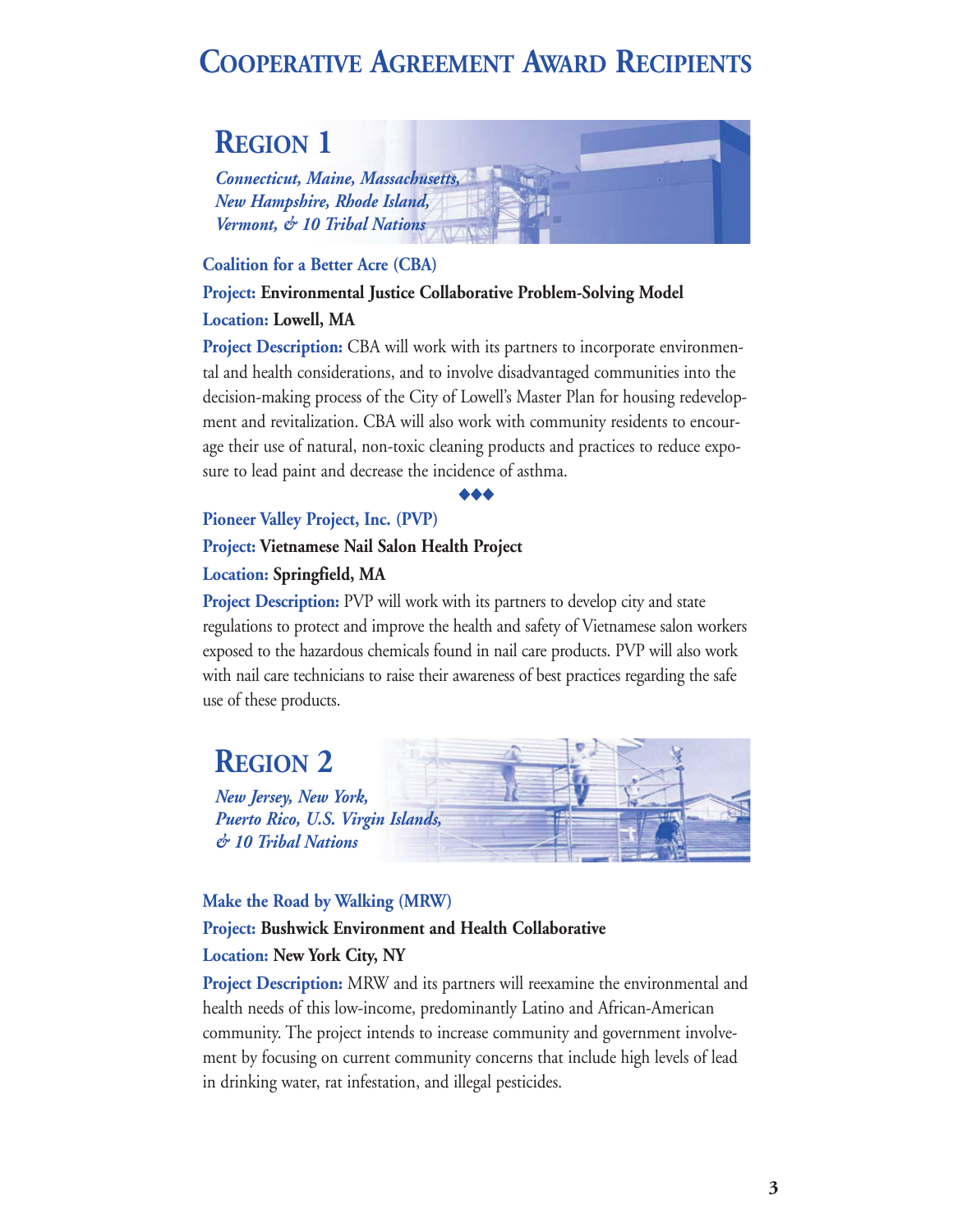#### **United Community Centers, Inc. (UCC)**

#### **Project: Environmental Justice in East New York**

#### **Location: New York City, NY**

**Project Description:** UCC will create an Environmental Council, composed of its partners, to conduct air sampling tests in schools, apartments, and community locations to determine the extent of indoor and outdoor air pollution in the community. The Council will help the community educate itself about asthma, asthma triggers and allergens, and what can be done to minimize or eliminate indoor air asthma triggers.

## **REGION 3**

*Delaware, Maryland, Pennsylvania, Virginia, West Virginia, & the District of Columbia* 



### **Baltimore Community for Environmental Justice (BCEJ)**

#### **Project: Community Involvement in Urban Redevelopment**

#### **Location: Baltimore, MD**

**Project Description:** BCEJ, with their partners, will train community block monitors to perform block assessments to minimize environmental and safety hazards present during and after planned urban redevelopment activities. As part of the project, the partners will develop health education materials and presentations, and convene forums to be held in the community about environmental and public health issues.

#### ◆◆◆

#### **Hands Across the Mountain, Inc. (HAM)**

#### **Project: Coal Country Water Quality and Environmental Justice Project Location: Appalachia communities in VA**

**Project Description:** HAM will work with a range of partners to identify and characterize the environmental and public health issues associated with straight pipe sewage and acid mine drainage, educate the community residents about the environmental and health effects from these impacts, and work to develop and implement the strategies necessary to successfully address these issues.

#### ◆◆◆

#### **Park Reist Corridor Coalition, Inc. (PRCC)**

#### **Project: Park Heights Environmental Justice Project: Creating a Model for Success**

#### **Location: Baltimore, MD**

**Project Description:** PRCC, with its partners, will assist in the formation and support of a trade organization to represent the community's auto body shop owners in attaining regulatory compliance and understanding the impacts of their solid waste and air emissions practices. In addition, the project will utilize the city's master planning process to engage residents in an assessment of community environmental issues and resources for the positive development of the Park Heights community. **4**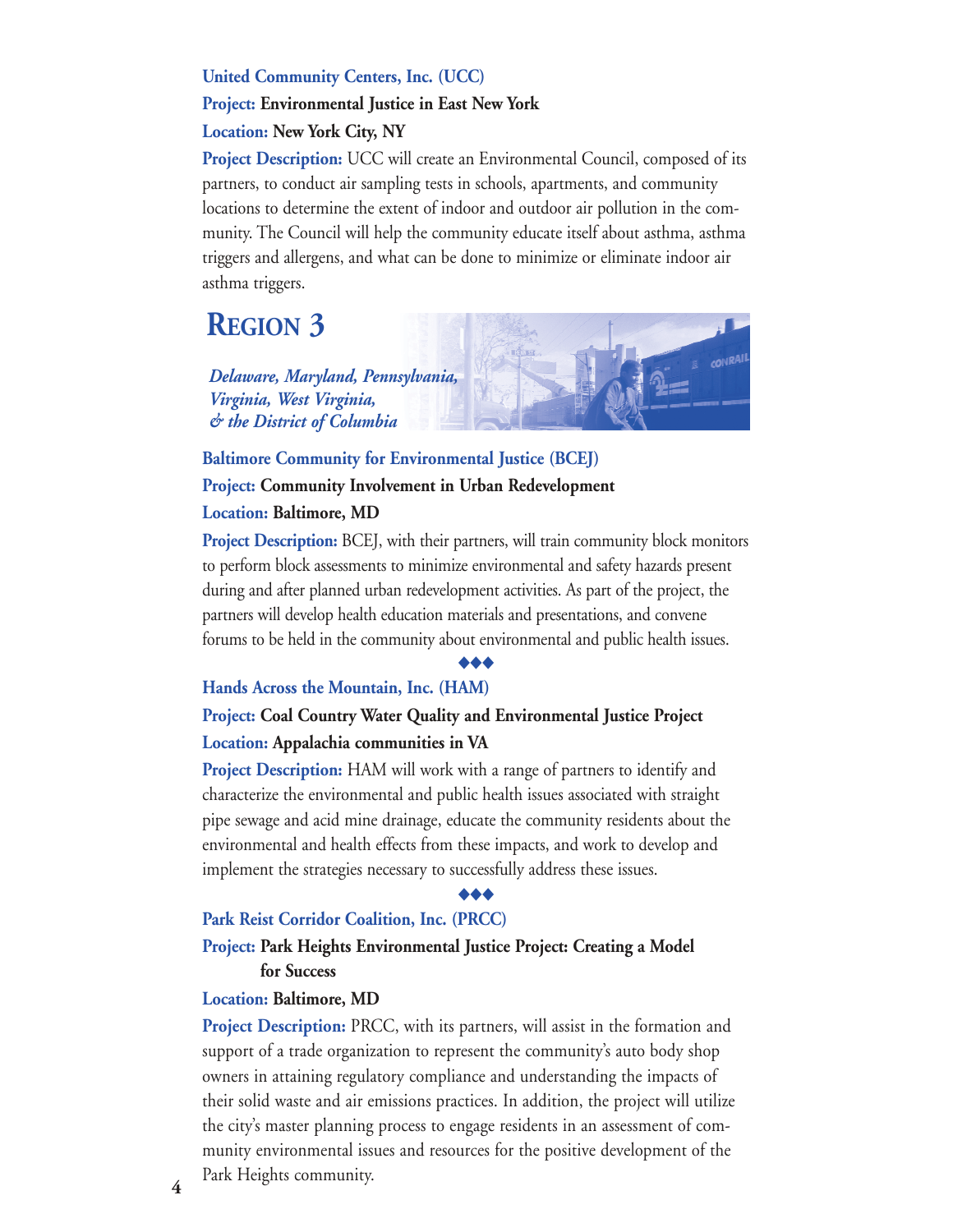#### **Village of Arts and Humanities, Inc. (VAH)**

#### **Project: Shared Prosperity Through Environmental Justice Initiative Location: Philadelphia, PA**

**Project Description:** VAH and its partners will engage communities in the cleanup and improvement of vacant lots into green spaces and sustain their upkeep through a recycling program to help reduce pollutants that contribute to communities' high asthma rates. This collaboration is expected to improve Philadelphia's recycling rate and air quality.

#### ◆◆◆

#### **Washington Village/Pigtown Neighborhood Planning Council (WVPNPC) Project: Operation: Clean & Healthy Neighborhood Location: Baltimore, MD**

**Project Description:** WVPNPC, in collaboration with its partners, will implement a sanitation campaign that will establish a sanitation workgroup, distribute a manual on proper trash disposal, offer residents information about free city transfer stations, and share information about cleanup efforts to reduce trash and create more green spaces throughout the community.

## **REGION 4**

*Alabama, Florida, Georgia, Kentucky, Mississippi, North Carolina, South Carolina, Tennessee* 

#### **Fresh Ministries, Inc. (FM)**

#### **Project: Community Centered Environmental Education & Cleanup In East Jacksonville, Florida**

#### **Location: Jacksonville, FL**

**Project Description:** FM and its partners will utilize the Protocol For Assessing Community Excellence in Environmental Health (PACE EH) as a planning tool to assist in the assessment of the environmental and public health needs of the East Jacksonville community. Through a series of workshops, FM and its partners will educate the residents who have been affected by environmental exposures from industrial facilities in proximity to their neighborhoods.

#### ◆◆◆

#### **Harambee House Inc. (HH)**

#### **Project: From Assessment to Action: Hudson Hill Community**

#### **Location: Savannah, GA**

**Project Description:** HH will collaborate with its partners to establish a process which includes a series of planning charettes, intensive workshops where people come together to suggest solutions for complex planning issues. HH and its partners intend to empower the community and other stakeholders to design a Comprehensive Action Plan to address community health and environmental concerns associated with pollution from a neighboring paper plant.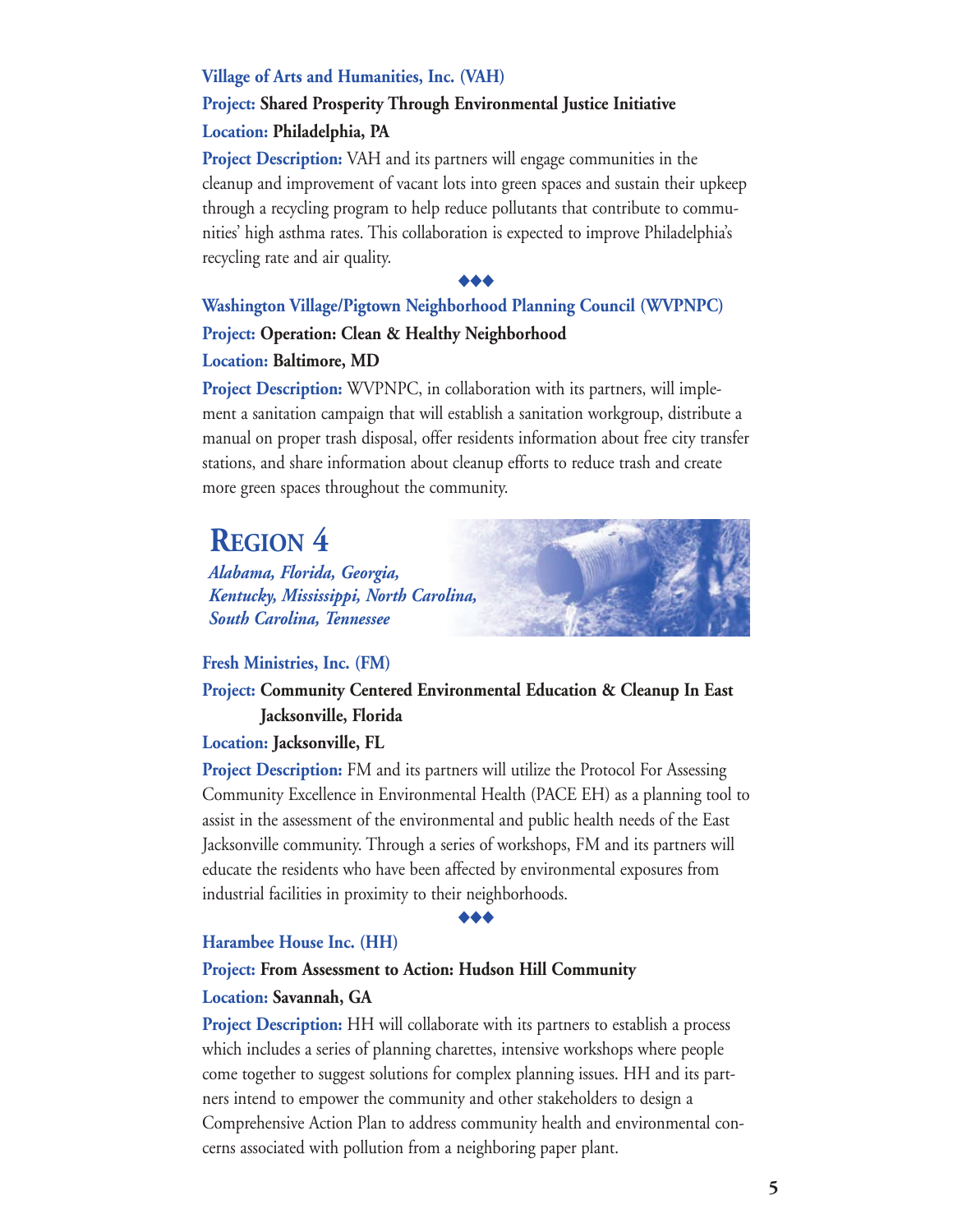#### **Jesus People Against Pollution (JPAP)**

#### **Project: Community First–Building Bridges for Inclusion**

#### **Location: Columbia, MS**

**Project Description:** JPAP will develop multi-stakeholder partnerships to formulate a "vision to action" for the impacted community. This vision will include an action plan for the possible relocation of 150 to 200 families who surround the site of a former chemical plant.

#### ◆◆◆

#### **West Anniston Foundation (WAF)**

#### **Project: Health Education Coalition (HEC) Project**

#### **Location: Anniston, AL**

**Project Description:** WAF and its partners will form the Health Education Coalition. The Coalition will primarily focus on the development of a youth-driven, community-based video to educate the youth and community about PCB exposure under an overall health education agenda.

#### ◆◆◆

#### **West End Revitalization Association (WERA)**

#### **Project: "Lack of Basic Amenities:" Links to Environmental and Health Disparities in Low-Income and Minority Communities**

#### **Location: Mebane, NC**

**Project Description:** With its partners, WERA will develop a collaborative process that encourages measures for the installation of safe water and sewer services, the clean up of toxic substance sites, and the improvement of air quality in Mebane's low-income communities and other comparable communities that do not have access to basic amenities. Grassroots training will assist residents in working collaboratively with local, state, and federal government officials.

## **REGION 5**

*Illinois, Indiana, M Minnesota, Ohio, Wisconsin* 



#### **People for Community Recovery, Inc. (PCR) Project: Environmental Justice for Altgeld Gardens, Chicago, Illinois**

#### **Location: Chicago, IL**

**Project Description:** PCR and its partners will create an Environmental Justice Research and Training Center that will provide skills development and job training to residents. The center will also serve as a hub for strategizing with a variety of stakeholders on the redevelopment of a "clean" industrial park and production of educational materials focusing on environmental health.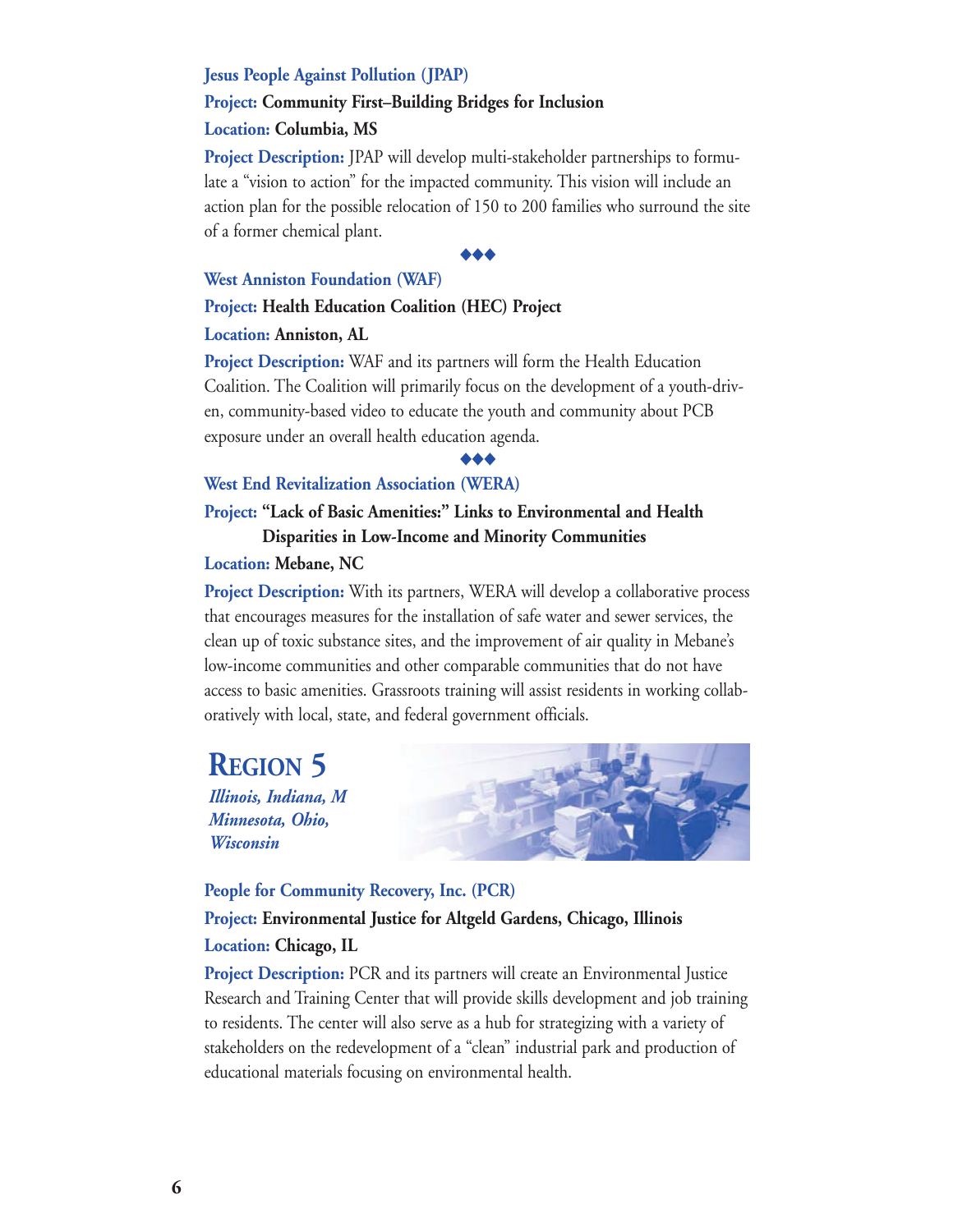#### **West Michigan Environmental Action Council (WMEAC)**

**Project: Community Organizing Project** 

#### **Location: Grand Rapids, MI**

**Project Description:** WMEAC, in collaboration with its partners, will build the capacity of citizen groups in order to develop and implement a "peer to peer" training curriculum on lead awareness. Participation in the development of the curriculum will provide a practical and important opportunity for the citizen groups to help shape a pro-active response to the issue of lead within their communities.

## **REGION 6**

*Arkansas, Louisiana, New Mexico, Oklahoma, Texas* 



**Colonias Unidas (CU)** 

## **Project: Community Solid Waste Management Project**

#### **Location: Las Lomas, TX**

**Project Description:** CU, along with its partners, will establish a program, "Colonias Limpias," to address the problem of solid waste disposal in the predominantly poor, Spanish-speaking population and work for solutions. The program will produce a report on city and county waste management practices and foster community involvement to conduct cleanup efforts. Collaboration results are expected to bring effective ideas for new relationships that will support the revitalization of Colonias.

#### ◆◆◆

#### **Louisiana Environmental Justice Project (LEJP)**

#### **Project: New Orleans Lead Education and Advocacy Development (NO LEAD) Capacity Building Project**

#### **Location: New Orleans, LA**

**Project Description:** LEJP and its partners will establish a lead assessment program to provide information that will be used to develop a Carpentry Pre-Apprentice program for the community's young adults. The program will feature training in how to properly address the renovation of homes with lead hazards.

#### ◆◆◆

#### **Mothers for Clean Air (MfCA)**

#### **Project: Improving Environmental Quality Through Collaboration: Reducing Exposure of SE Houston Residents**

#### **Location: Houston, TX**

**Project Description:** MfCA will collaborate with local governments, universities, citizen organizations, elected officials, and industries to reduce risk exposure from air pollution. Southeast Houston residents will develop a "Citizens Air Quality Tool Kit" for participants in a community-based air sampling program that will identify pollutants of concern and provide an aid to regulatory agencies.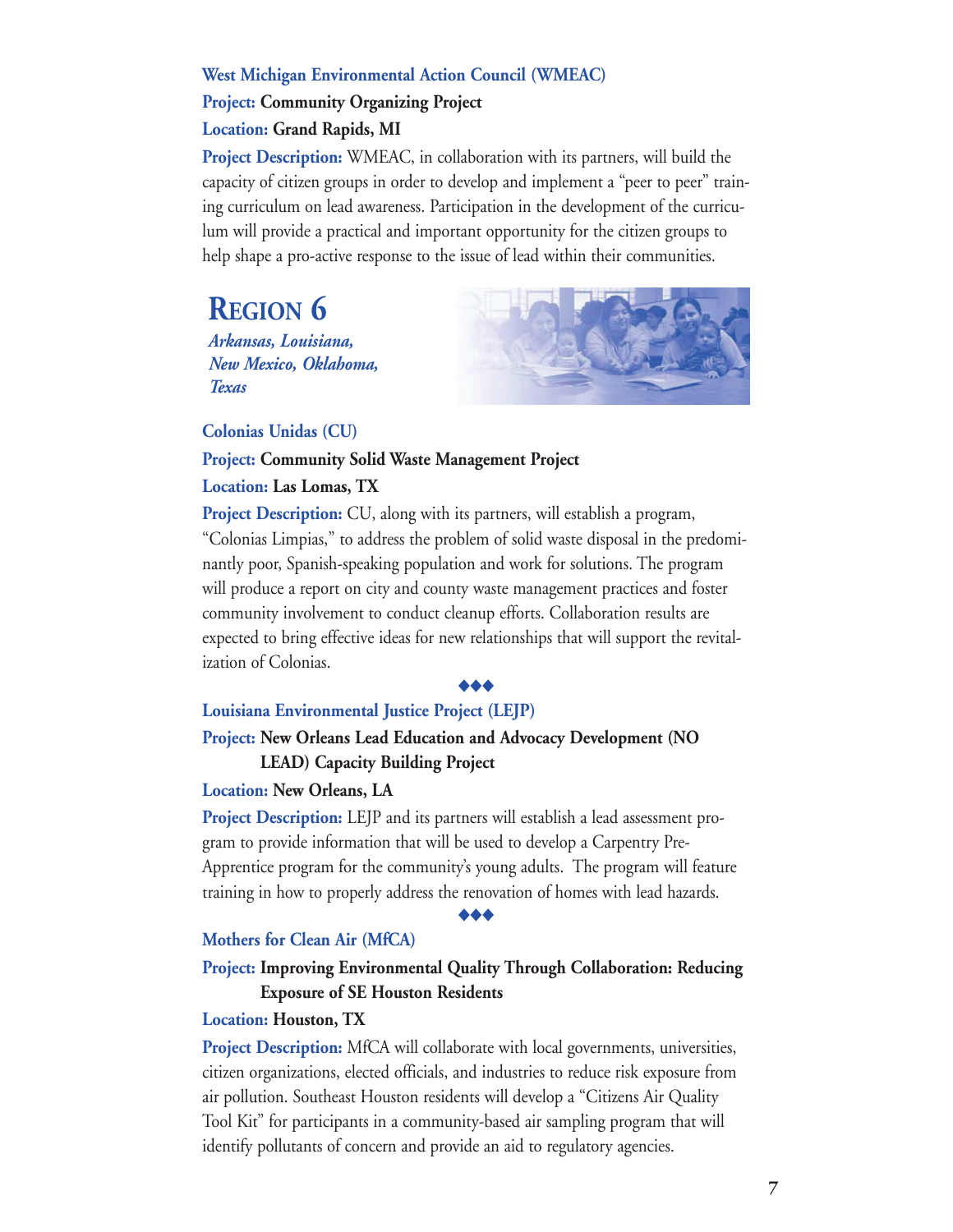**REGION 7**  *Iowa, Kansas, Missouri, Nebraska* 



#### **Neighbors Assisting Neighbors (NAN) Project: Mid-County Community Clean Sweep Location: St. Louis, MO**

**Project Description:** NAN, along with its partners, will develop the Mid-County Community Clean Sweep project to coordinate 10 cleanup efforts throughout the community targeting solid waste removal along river beds, on vacant lots, in alleys, on problem properties, and in common areas, improving the area's environmental outlook and promoting reuse and recycling through cleanup campaigns.

#### ◆◆◆

#### **Oak Grove Neighborhood Association (OGNA)**

**Project: Back to the Park: Collaborative Problem-Solving on the Oak Grove Community** 

**Location: Kansas City, KS** 

**Project Description:** OGNA and its partners will create the "John Garland Park Task Force" to organize the necessary stakeholders in the community-driven redevelopment initiative and to monitor progress toward the goal of reopening the John Garland Park, a redeveloped landfill in the Oak Grove neighborhood that was closed in the late 1980's due to environmental concerns related to gas venting and water contamination.

## **REGION 8**

*Colorado, Montana, North Dakota, South Dakota, Utah, Wyoming* 



**Bessemer Association for Neighborhood Development (BAND) Project: Bessemer/Salt Creek Neighborhoods Environmental Health Initiative Location: Bessemer and Salt Creek, CO** 

**Project Description:** BAND will work with its partnering communities and other stakeholders to identify the range of environmental and public health issues facing the communities. This collaboration will prioritize the issues and select one or two issues to address with the other project partners.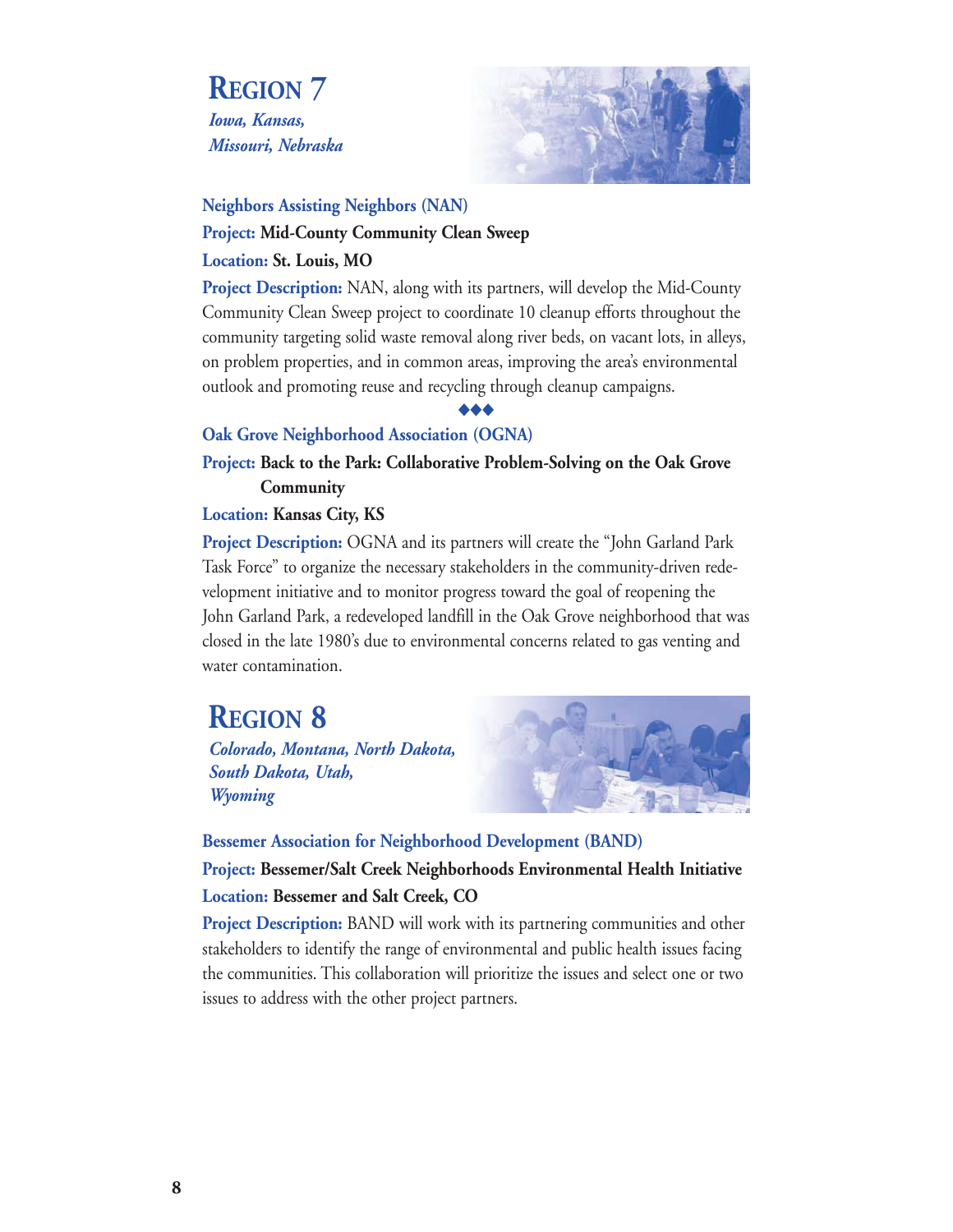#### **Groundwork Denver, Inc. (GD) Project: The EJ Outreach Partnership Location: Denver, CO**

**Project Description:** GD and its partners will establish "Centro de Salud Ambiental," a virtual center for environmental health that will provide environmental and health information to residents and create new impetus for problem resolutions in this diverse, Spanish-speaking community. The project aims to build powerful relationships by encouraging and interacting with local government and businesses.

**REGION 9**  *Arizona, California, Guam, Hawaii, Nevada* 

**Anahola Homesteaders Council (AHC) Project: Project Imua Location: Kauai, HI** 

**Project Description:** AHC will work with its partners and the local community to develop a Community Plan as a means of engaging in discussions with state and municipal officials. The environmental and public health issues to be addressed through site cleanup and redevelopment include water pollution and soil contamination, as well as the socio-economic issues in Anahola.

#### ◆◆◆

#### **Coalition for West Oakland Revitalization (CWOR)**

#### **Project: Neighborhood Environmental Indicators Project**

#### **Location: West Oakland, CA**

**Project Description:** CWOR, in conjunction with its partners, will develop an Environmental Justice Resource Center that will provide access to informational materials and environmental indicator reports to educate residents on air quality issues facing the community.

#### ◆◆◆

#### **Marin County Grassroots Leadership Network (MCGLN)**

#### **Project: Marin Community Collaborative Project**

#### **Location: Marin City and San Rafael, CA**

**Project Description:** MCGLN, in collaboration with its partners, will develop a community action plan to mitigate cancer risk factors identified by a hands-on study project on the incidence of cancer in the Canal and Marin City neighborhoods. The project will be facilitated by experienced consultants and will involve different activities including leadership training for community members.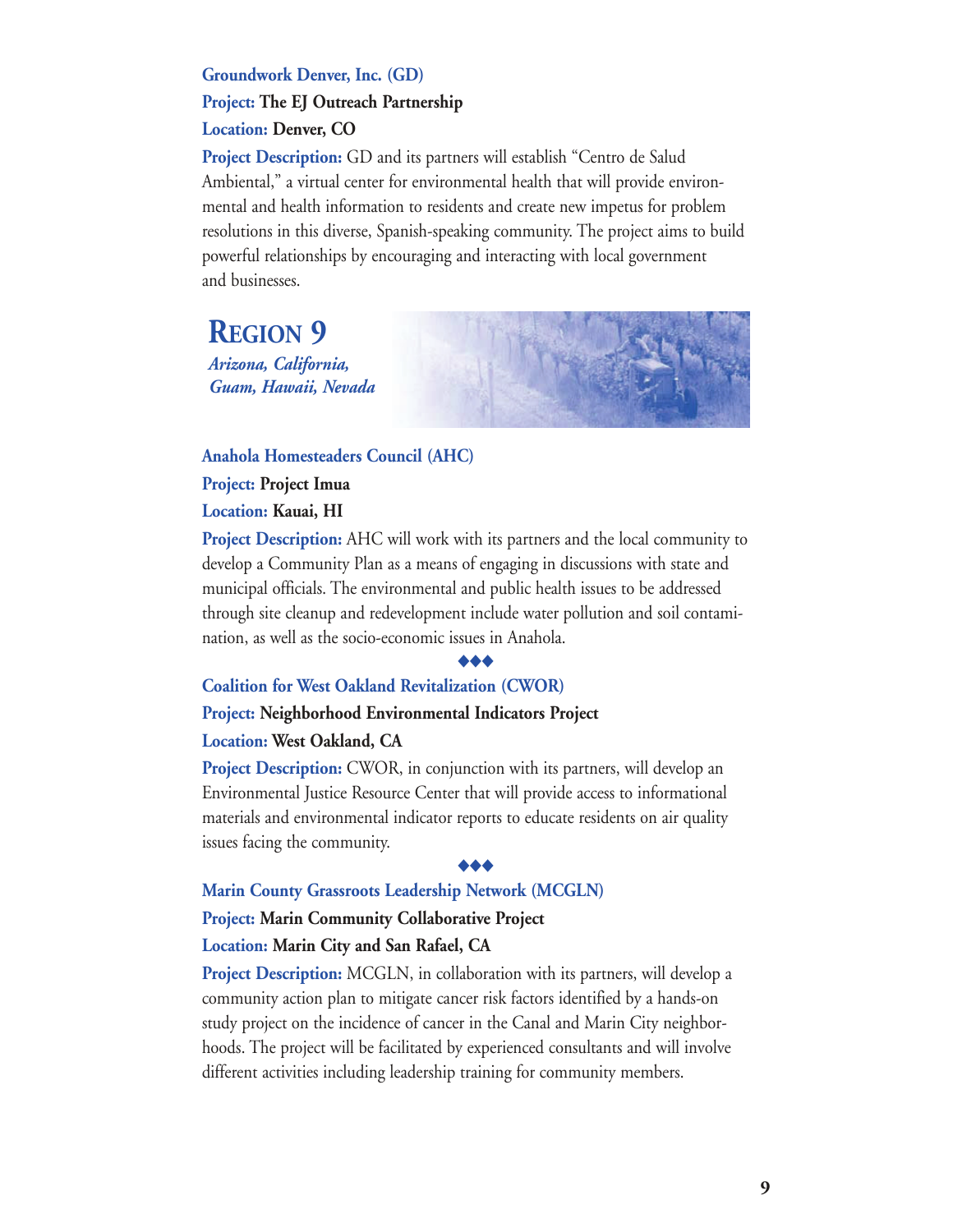#### **Pacoima Beautiful (PB)**

#### **Project: Pacoima Lead Poisoning Prevention Community Program Location: Los Angeles, CA**

**Project Description:** PB, along with its partners, will produce and distribute a report on the findings from health care provider and housing surveys. The report will advocate more lead control and increase community capacity of residents to access educational and screening services regarding lead hazards in Pacoima. The project will encourage a long-term, multi-partnership engagement to support community health revitalization.

**REGION 10**  *Alaska, Idaho, Oregon, Washington* 



#### **Community Coalition for Environmental Justice (CCEJ) Project: Health and Environmental Collaborative Project Location: Seattle, WA**

**Project Description:** CCEJ, in conjunction with its partners, will create an action plan that will enhance communication, outreach, and education regarding air quality issues in three disproportionately impacted neighborhoods. Activities will include the development of reports and fact sheets and the creation of a handbook for environmental health specialists and educators.

#### ◆◆◆

#### **Indochinese Cultural and Service Center (ICSC)**

#### **Project: Asian Pacific Islander Environmental Awareness Project Location: Pierce County, WA**

**Project Description:** ICSC will work with its partners to establish state and local government policies and procedures for beach monitoring. The project will also produce a beach closure management plan that can be replicated and can successfully reach out to communities with limited English proficiency. ICSC will also work with partners to raise the Asian and Pacific Islander communities' awareness of safe and sustainable shellfish harvesting.

#### ◆◆◆

#### **Portland Northern Neighborhood Quality Coalition (EJAG)**

#### **Project: Build Collaborative Group to Address EJ Issues in Northern Sector of Portland to Improve Air Quality**

#### **Location: Portland, OR**

**Project Description:** EJAG and its partners will establish the "Portland Northern" Neighborhoods Air Quality Coalition" to investigate and implement sustainable solutions to eliminate the disproportionate air pollution problems faced by residents caused by diesel fuel emissions. The process will include the creation of a video and community-based education program to increase understanding of air quality issues, the health impacts on the community, and the sustainable solutions.